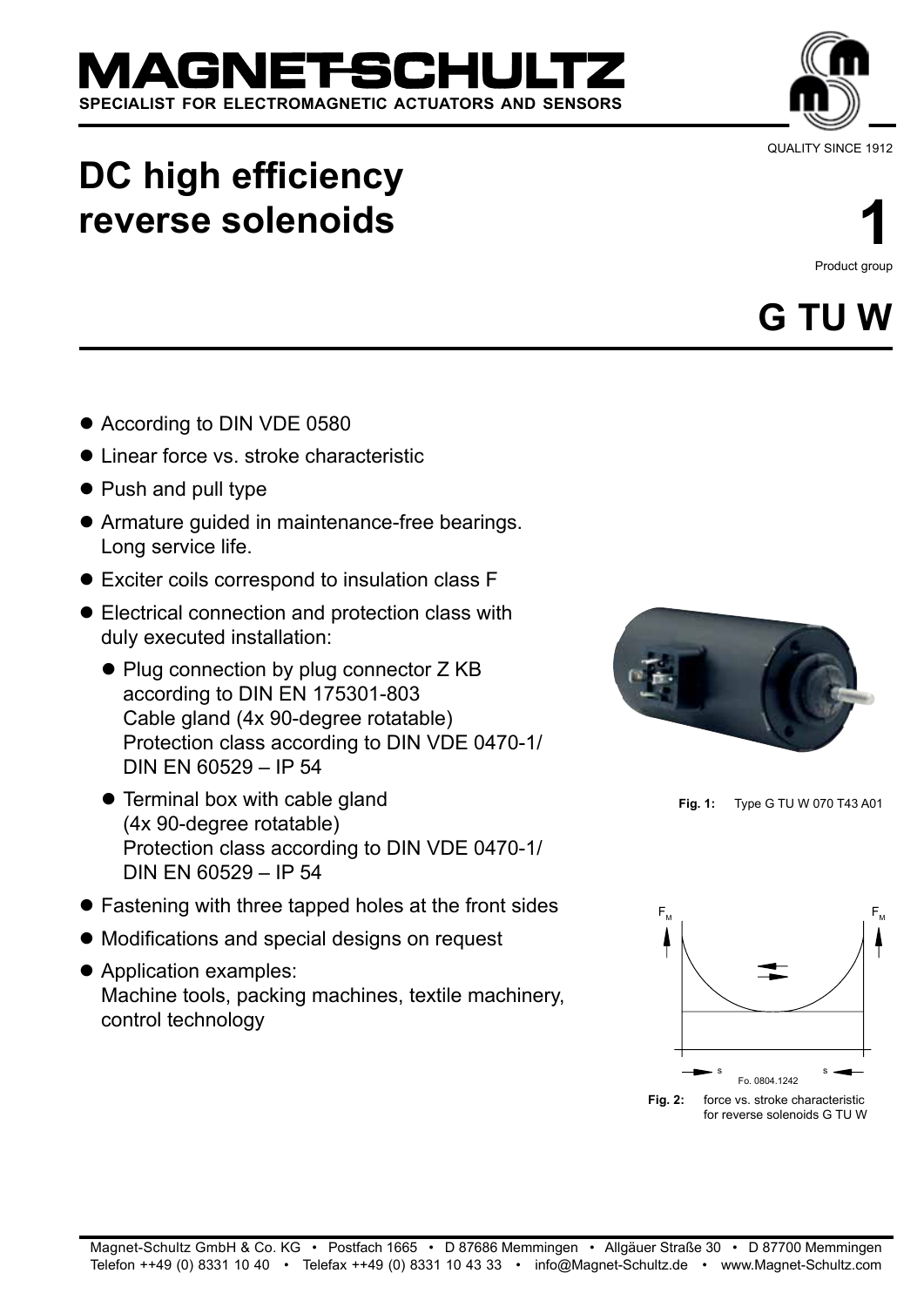

QUALITY SINCE 1912

## **Technical data**

| <b>G TU W</b>                                                   | 40             |                |       |                                    |       | 50                    |                       |      |                              |       |
|-----------------------------------------------------------------|----------------|----------------|-------|------------------------------------|-------|-----------------------|-----------------------|------|------------------------------|-------|
| Operating mode                                                  | S1 100% S3 40% |                |       | S3 25% S3 15%                      | S3 5% | S1 100% S3 40% S3 25% |                       |      | S3 15%                       | S3 5% |
| Stroke s<br>(mm)                                                | 8              |                |       |                                    |       | 10                    |                       |      |                              |       |
| Holding force<br>(N)                                            | 47             | 83             | 103   | 128                                | 190   | 117                   | 183                   | 204  | 262                          | 350   |
| Magnetic force $F_{M}$<br>(N)                                   | 12,4           | 21             | 26    | 31,5                               | 54,5  | 20,4                  | 35                    | 41   | 57                           | 97    |
| Rated work A <sub>N</sub><br>(Ncm)                              | 9,9            | 16,8           | 20,8  | 25,2                               | 43,6  | 20,4                  | 35                    | 41   | 57                           | 97    |
| Rated power $P_{20}$<br>(W)                                     | 16,5           | 41             | 66    | 98                                 | 262   | 21,2                  | 53                    | 60   | 144                          | 335   |
| Operating frequency S <sub>h</sub><br>(1/h)                     | 30000          | 16000          | 10000 | 6000                               | 2000  | 27000                 | 13000                 | 8000 | 5000                         | 1900  |
| Actuation time t.<br>(ms)                                       | 120            | 85             | 75    | 70                                 | 70    | 130                   | 110                   | 106  | 100                          | 91    |
| Fall time $t2$<br>(ms)                                          | 120            | 85             | 75    | 70                                 | 70    | 130                   | 110                   | 106  | 100                          | 91    |
| Time constant $\tau$<br>Inductance                              |                |                |       |                                    |       |                       |                       |      |                              |       |
| $L = \tau \times R$ Armature in stroke start position (ms)      |                | $\overline{7}$ |       |                                    |       |                       | 11                    |      |                              |       |
| $(\tau \times 10^{-3})$ Armature in stroke end position (MS)    |                | 5              |       |                                    |       |                       | 9                     |      |                              |       |
| Armature weight m <sub>A</sub><br>(kg)                          |                |                | 0,13  |                                    |       |                       |                       | 0,2  |                              |       |
| Solenoid weight m <sub>M</sub><br>(kg)                          |                |                | 0,75  |                                    |       |                       |                       | 1,3  |                              |       |
| <b>G TU W</b>                                                   |                |                | 60    |                                    |       |                       |                       | 70   |                              |       |
|                                                                 |                |                |       |                                    |       |                       |                       |      |                              |       |
| Operating mode                                                  |                |                |       | S1 100% S3 40% S3 25% S3 15% S3 5% |       |                       |                       |      | S1 100% S3 40% S3 25% S3 15% | S3 5% |
| Stroke s<br>(mm)                                                |                |                | 12    |                                    |       |                       |                       | 15   |                              |       |
| Holding force<br>(N)                                            | 200            | 300            | 365   | 410                                | 595   | 236                   | 450                   | 485  | 580                          | 765   |
| Magnetic force F <sub>M</sub><br>(N)                            | 45,5           | 67             | 82    | 96                                 | 162   | 52                    | 84                    | 105  | 130                          | 195   |
| Rated work A <sub>N</sub><br>(Ncm)                              | 54,6           | 80,4           | 98    | 115                                | 194   | 78                    | 126                   | 158  | 195                          | 293   |
| Rated power $P_{20}$<br>(W)                                     | 35             | 77             | 106   | 148                                | 550   | 32,5                  | 85                    | 142  | 230                          | 500   |
| Operating frequency $S_h$<br>(1/h)                              | 19000          | 9500           | 6000  | 4000                               | 1600  | 16000                 | 85000                 | 5500 | 3600                         | 1400  |
| Actuation time $t_1$<br>(ms)                                    | 185            | 145            | 140   | 126                                | 108   | 215                   | 165                   | 160  | 145                          | 120   |
| Fall time $t_2$<br>(ms)                                         | 185            | 145            | 140   | 126                                | 108   | 215                   | 165                   | 160  | 145                          | 120   |
| Time constant $\tau$<br>Inductance                              |                |                |       |                                    |       |                       |                       |      |                              |       |
| $L = \tau \times R$<br>Armature in stroke start position (MS)   |                |                | 15    |                                    |       |                       |                       | 20   |                              |       |
| $(\tau \times 10^{-3})$<br>Armature in stroke end position (MS) |                |                | 13    |                                    |       |                       |                       | 18   |                              |       |
| Armature weight m <sub>A</sub><br>(kg)                          |                |                | 0,35  |                                    |       |                       |                       | 0,5  |                              |       |
| Solenoid weight m <sub>M</sub><br>(kg)                          |                |                | 2,25  |                                    |       |                       |                       | 3,5  |                              |       |
|                                                                 |                |                |       |                                    |       |                       |                       |      |                              |       |
| <b>G TU W</b>                                                   |                |                | 80    |                                    |       |                       |                       | 90   |                              |       |
| Operating mode                                                  | S1 100% S3 40% |                |       | S3 25% S3 15%                      | S3 5% |                       | S1 100% S3 40% S3 25% |      | S3 15%                       | S3 5% |
| Stroke s<br>(mm)                                                |                |                | 20    |                                    |       |                       |                       | 25   |                              |       |
| Holding force<br>(N)                                            | 340            | 535            | 630   | 725                                | 850   | 307                   | 520                   | 630  | 765                          | 1080  |
| Magnetic force F <sub>M</sub><br>(N)                            | 55             | 87             | 110   | 135                                | 194   | 73,5                  | 124                   | 145  | 173                          | 276   |
| Rated work A <sub>N</sub><br>(Ncm)                              | 110            | 174            | 220   | 270                                | 388   | 184                   | 310                   | 362  | 433                          | 690   |
| Rated power $P_{20}$<br>(W)                                     | 45             | 102            | 159   | 250                                | 590   | 52                    | 131                   | 202  | 318                          | 824   |
| Operating frequency S <sub>h</sub><br>(1/h)                     | 14500          | 7500           | 4500  | 3200                               | 1300  | 11000                 | 5500                  | 4000 | 2600                         | 1100  |
| Actuation time t <sub>1</sub><br>(ms)                           | 240            | 190            | 180   | 160                                | 130   | 310                   | 240                   | 220  | 195                          | 155   |
| Fall time $t2$<br>(ms)                                          | 240            | 190            | 180   | 160                                | 130   | 310                   | 240                   | 220  | 195                          | 155   |
| Time constant $\tau$<br>Inductance                              |                |                |       |                                    |       |                       |                       |      |                              |       |
| $L = \tau \times R$ Armature in stroke start position (MS)      |                |                | 25    |                                    |       |                       |                       | 31   |                              |       |
| $(\tau \times 10^{-3})$ Armature in stroke end position (MS)    |                |                | 23    |                                    |       |                       |                       | 30   |                              |       |
| Armature weight $m_a$<br>(kg)                                   |                |                | 0,67  |                                    |       |                       |                       | 0,8  |                              |       |
| Solenoid weight $m_{M}$<br>(kg)                                 |                |                | 4,7   |                                    |       |                       |                       | 7,4  |                              |       |

By edition of the present list, all former unit lists lose their validity especially regarding performance ratings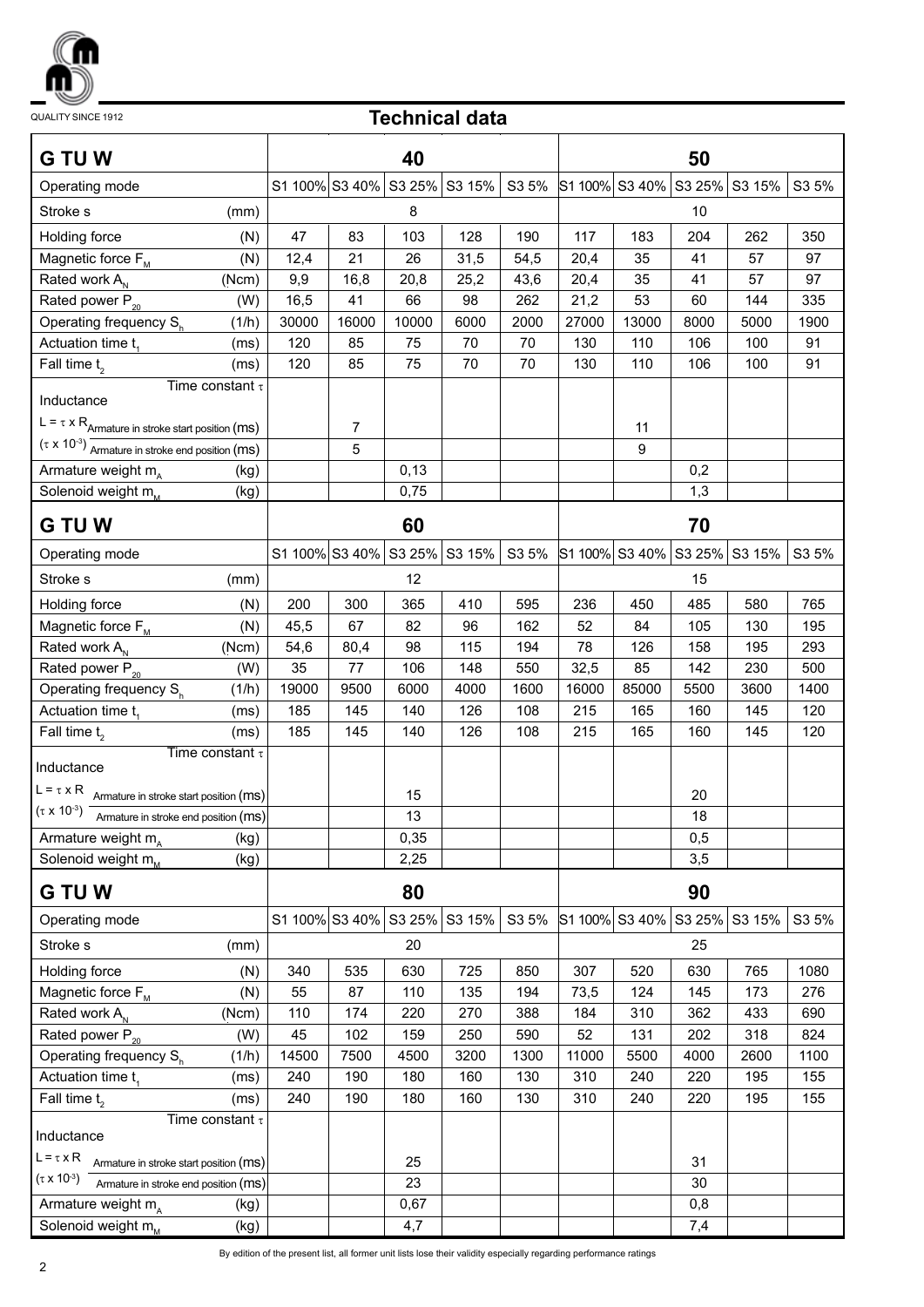

# **Dimensional drawings Dimensional drawings**





**Fig. 4:** Type G TU W 040 T 43 A02 to G TU W 090 T 43 A02

| <b>G TU W</b>  |                  |                |                |                |                 |       |                      |                  |      |      |      |      |      |
|----------------|------------------|----------------|----------------|----------------|-----------------|-------|----------------------|------------------|------|------|------|------|------|
| <b>Size</b>    | 40               | 50             | 60             | 70             | 80              | 90    | <b>Size</b>          | 40               | 50   | 60   | 70   | 80   | 90   |
| Dim.           | Dimensions in mm |                |                |                |                 |       | Dim.                 | Dimensions in mm |      |      |      |      |      |
| b              | 40               | 40             | 40             | 56             | 56              | 56    | h <sub>4</sub>       | 38,5             | 43,5 | 48,5 | 57,5 | 62,5 | 67,5 |
| d <sub>1</sub> | 40               | 50             | 60             | 70             | 80              | 90    | k                    | 30               | 34   | 45   | 52   | 62   | 68   |
| d <sub>2</sub> | 22               | 25             | 32             | 38             | 42              | 52    | ł1                   | 134              | 156  | 181  | 210  | 233  | 278  |
| d <sub>3</sub> | 5                | 5              | 6              | 8              | 10              | 12    | $\mathsf{I}2$        | 85               | 104  | 124  | 142  | 148  | 176  |
| d <sub>4</sub> | M <sub>5</sub>   | M <sub>5</sub> | M <sub>6</sub> | M <sub>8</sub> | M <sub>10</sub> | M12   | l3                   | 37               | 40   | 45   | 54   | 70   | 85   |
| d <sub>5</sub> | M <sub>3</sub>   | M4             | M5             | M <sub>5</sub> | M <sub>6</sub>  | M6    | l4                   | 12               | 12   | 12   | 14   | 15   | 17   |
| d <sub>6</sub> | 24               | 27             | 34             | 40             | 44              | 54    | l5                   | 15               | 15   | 18   | 20   | 30   | 40   |
| е              | 25,5             | 35             | 45             | 46             | 49              | 63    | s                    | 8                | 10   | 12   | 15   | 20   | 25   |
| f              | 3                | 3              | 4              | 5              | 5               | 5     | t*                   | 4                | 5    | 6    | 6    | 8    | 8    |
| h <sub>1</sub> | 4                | 4              | 4              | 5              | 5               | 5     | SW                   | 4,5              | 4,5  | 5    | 7    | 9    | 10   |
| h <sub>2</sub> | 51,5             | 61,5           | 71,5           | 81,5           | 91,5            | 101.5 | Pg                   | 11               | 11   | 11   | 11   | 11   | 11   |
| h <sub>3</sub> | 75               | 85             | 95             | 116,5          | 126,5           | 136,5 | $M_{\alpha}$ (in Mn) | 1,6              | 2,3  | 4,4  | 4,4  | 7,7  | 7,7  |

\* We cannot exceed the thread depth t, this could damage the coil.